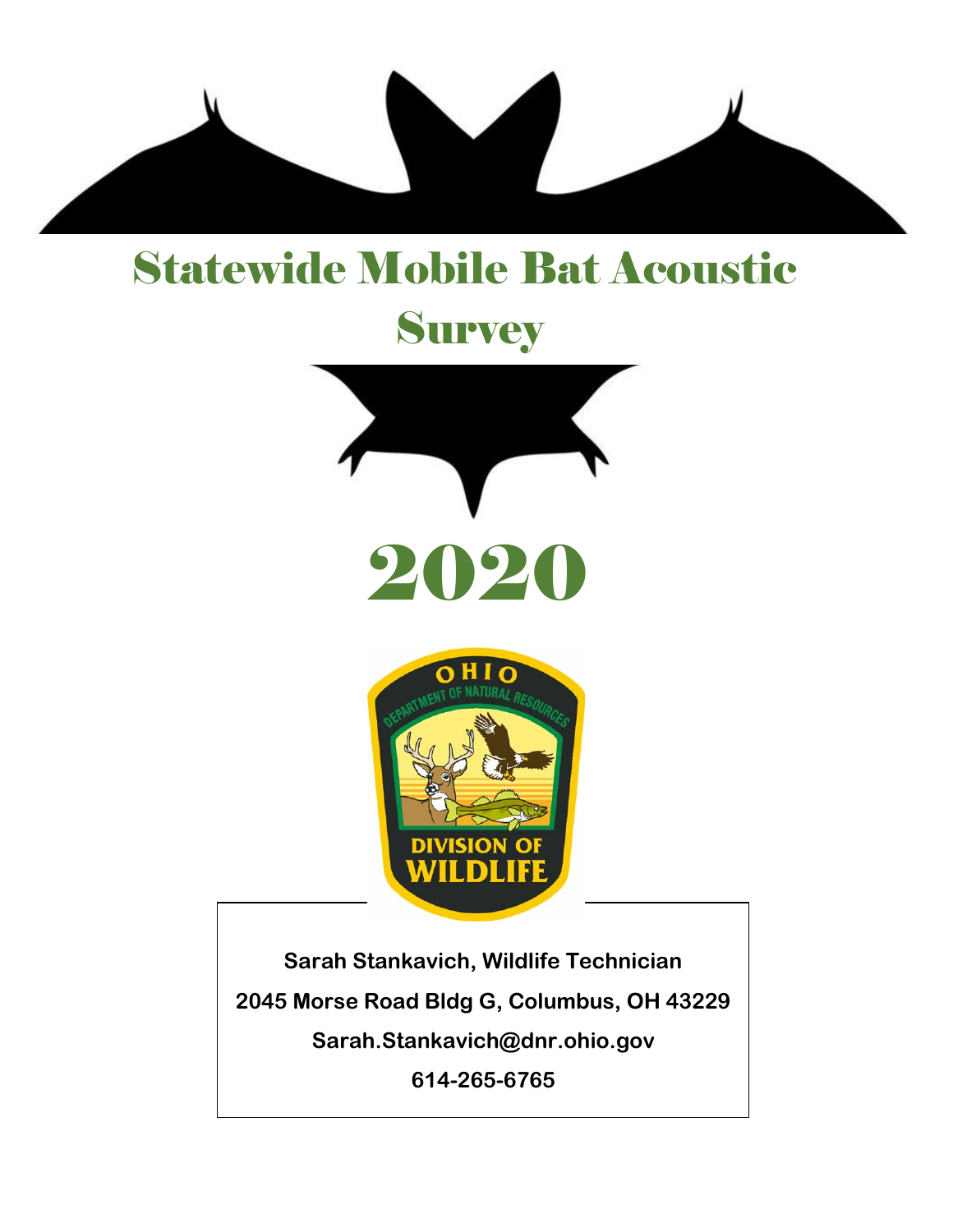#### Dear Volunteers –

We at the Ohio Division of Wildlife would like to express our deepest gratitude for the contributions you have made to our mobile acoustic bat survey program over the last ten years. Whether you participated every year or just this past year, your efforts are greatly appreciated. Since 2011, 891 mobile bat surveys were completed with your help. Such a large-scale, long-term project would not have been possible with just our staff alone! As we all know, bat populations are facing enormous pressure and these data will be instrumental in helping us monitor and protect the populations that remain in Ohio. Thank you again for giving up some of your evenings each summer to participate in this important program. We hope that you continue to participate in this project and other Division of Wildlife community science opportunities in the future.

Kendra S. Wecken

Kendra S. Wecker Chief, Division of Wildlife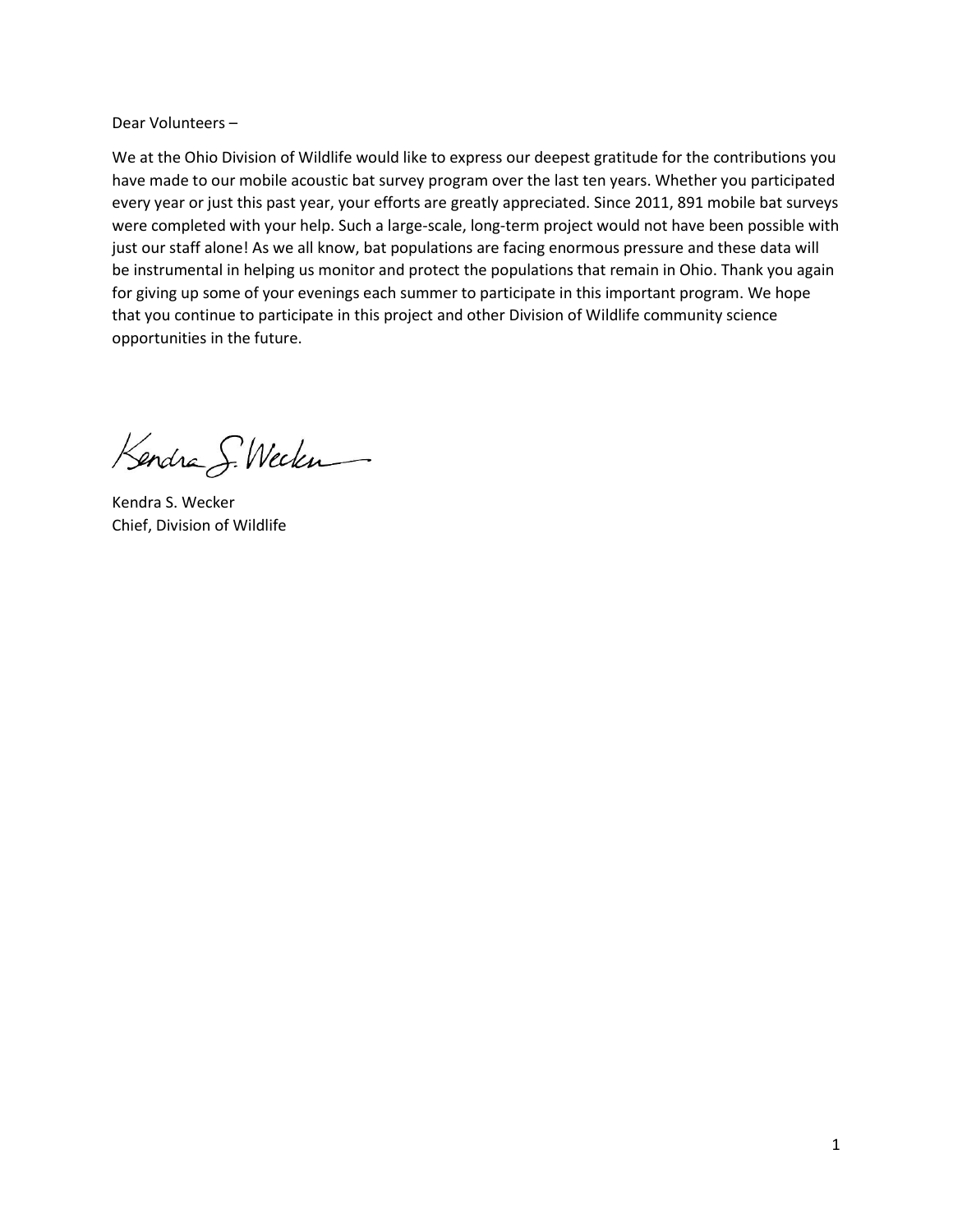## 1. Introduction

In 2011, the Ohio Division of Wildlife (ODOW) implemented a mobile acoustic monitoring program after White-nose Syndrome (WNS) was discovered in the state. WNS is a fungal infection caused by the pathogen *Psuedogymnoascus destructans (Pd)* that affects bats during winter hibernation. As the infection progresses, bats begin arousing from torpor more frequently, eventually causing death due to depletion of fat reserves and/or dehydration (Cryan et al. 2010; Verant et al. 2014). Infected bats that subsist through winter often have lower survival rates the following spring. In 2011, it was estimated that between 5.7-6.7 million bats in the eastern United States and Canada had died from WNS since its discovery in the U.S. in 2006; since the fungus has continued to move westward since then, this number is likely much higher today. Data from winter colony counts of two hibernacula in Ohio, one in Lawrence County and one in Preble County, have shown population losses of 99% for bats overwintering in those locations.

Ohio has 10 species of commonly found bats (Table 1), all of which are state-listed, and two of which are federally listed: the Indiana bat (*Myotis sodalis)* and the northern long-eared bat (*Myotis septentrionalis).* Six of these species have been confirmed susceptible to WNS infection and three more have been found with *Pd* spores. In July 2020, the 10<sup>th</sup> year of mobile acoustic surveys were completed with the help of volunteers for the purpose of continuing to monitor populations of bats throughout Ohio.

| Common<br><b>Name</b>                | <b>Scientific</b><br><b>Name</b> | <b>Species</b><br>Code | <b>Frequency</b><br>group | Common<br><b>Name</b>                                        | <b>Scientific</b><br><b>Name</b> |
|--------------------------------------|----------------------------------|------------------------|---------------------------|--------------------------------------------------------------|----------------------------------|
|                                      | <b>Cave Bats</b>                 | <b>Tree</b>            |                           |                                                              |                                  |
| <b>Big Brown</b><br>bat              | <b>Eptesicus</b><br>fuscus       | EPFU                   | Low                       | Hoary bat                                                    | Lasiurus.<br>cinereus            |
| Tricolored<br>bat                    | Perimyotis<br>subflavus          | <b>PESU</b>            | Mid/high                  | Silver-haired<br>bat                                         | Lasionycteri<br>noctivagans      |
| Little brown<br>bat                  | Myotis<br>lucifugus              | <b>MYLU</b>            | High                      | Evening bat                                                  | <b>Nycticeius</b><br>humeralis   |
| <b>Northern</b><br>long-eared<br>bat | M. septen-<br>trionalis          | <b>MYSE</b>            | High                      | Eastern red<br>bat                                           | Lasiurus<br>borealis             |
| Indiana bat                          | M. sodalis                       | <b>MYSO</b>            | High                      | Table 1 - Common names, so<br>and frequency group for Ohio   |                                  |
| Small-<br>M. leibii<br>footed bat    |                                  | <b>MYLE</b>            | High                      | groups are based on the mini<br>echolocation call. Some bats |                                  |

| tific        | <b>Species</b>                    | <b>Frequency</b> | Common               | <b>Scientific</b>                                      | <b>Species</b> | <b>Frequency</b><br>group |  |  |
|--------------|-----------------------------------|------------------|----------------------|--------------------------------------------------------|----------------|---------------------------|--|--|
| ۱e           | Code<br>group<br><b>Cave Bats</b> |                  |                      | Code<br><b>Name</b><br><b>Name</b><br><b>Tree bats</b> |                |                           |  |  |
| cus<br>JS    | <b>EPFU</b>                       | Low              | Hoary bat            | Lasiurus.<br>cinereus                                  | LACI           | Low                       |  |  |
| 'otis<br>vus | PESU                              | Mid/high         | Silver-haired<br>bat | Lasionycteris<br>noctivagans                           | LANO           | Low                       |  |  |
| tis<br>qus   | <b>MYLU</b>                       | High             | Evening bat          | <b>Nycticeius</b><br>humeralis                         | <b>NYHU</b>    | Mid                       |  |  |
| ten-<br>ılis | <b>MYSE</b>                       | High             | Eastern red<br>bat   | Lasiurus<br>borealis                                   | <b>LABO</b>    | Mid/high                  |  |  |

Table 1 – Common names, scientific names, species codes, and frequency group for Ohio's common bats. Frequency groups are based on the minimum frequency of the bat's echolocation call. Some bats fall into two groups.

## 2. Methods

### 2.1. Data Collection

Bat calls were recorded using Anabat Secure Digital II units. Ultrasonic microphones were attached to the top of volunteers' vehicles using Anabat car mounts and directed off-center toward the back of the vehicle to prevent wind interference. The microphones were then connected to the Anabat system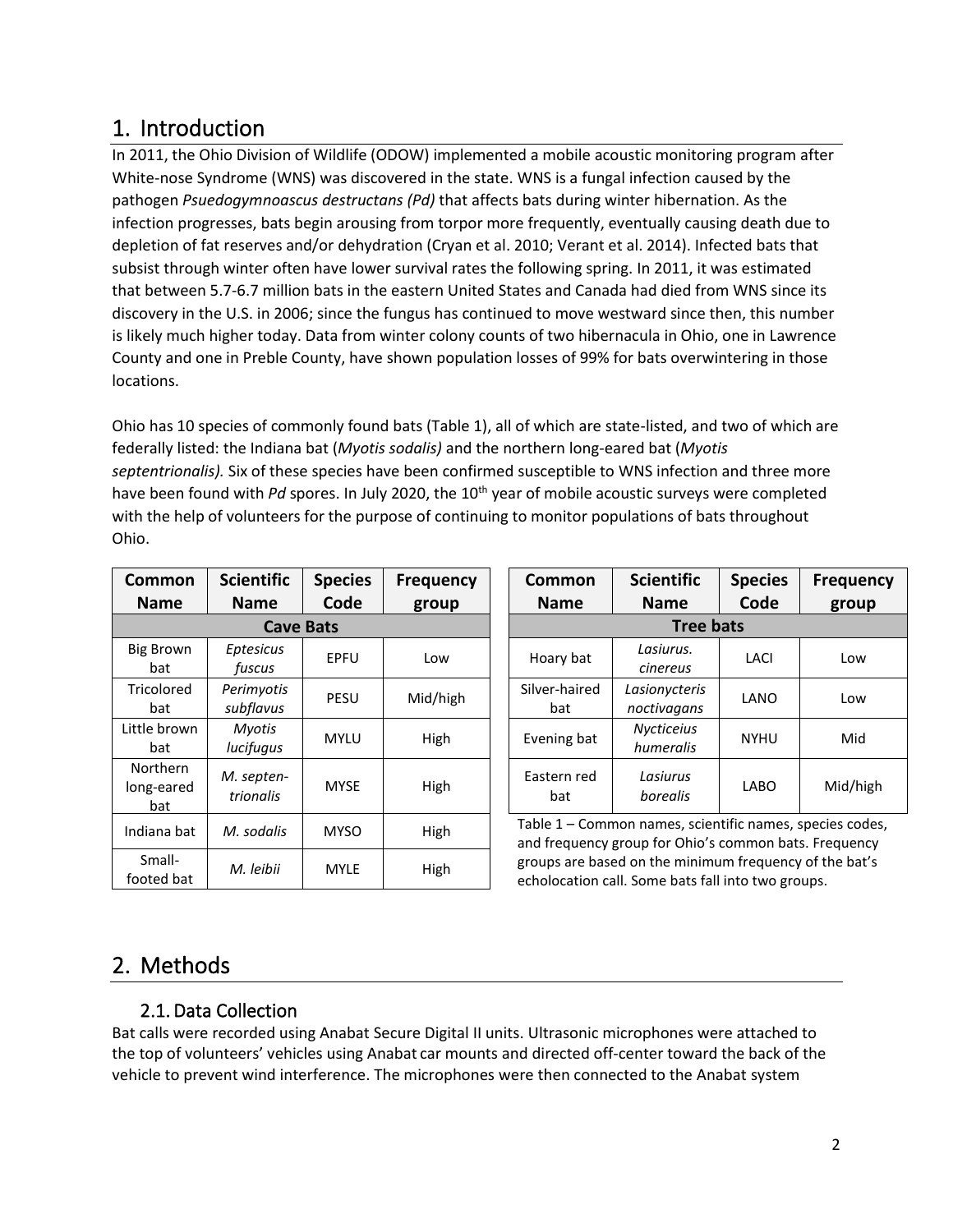inside the vehicle. Data was recorded either to a Personal Digital Assistant (PDA, HQ iPaq) attached to the Anabat or to a compact flash card in the Anabat for those using a GPS mouse device.

The following data were catalogued at the beginning and end of each survey: temperature (℉), wind speed (mph), percent cloud cover (0, 25, 50, 75, 100%), time, moon visibility (yes/no), latitude, longitude, and odometer readings. Percentage of moon illuminated was determined later using moonpage.com.

Driving routes were approximately 30-mile loops on secondary roads and were driven at a speed of no more than 15 miles per hour. Most bats do not fly faster than this (Patterson and Hardin 1969; Schaub and Schnitzler 2007), so each bat pass can be considered one individual, allowing the number of bat passes to be used as an index of relative abundance (Roche et al. 2011). When originally planning routes, busy roads and highways were avoided whenever possible for the safety of volunteers and to minimize unnecessary noise interference. Volunteers were instructed to drive routes three times throughout the month of July, preferably on non-consecutive nights to minimize the possible impact of moon phase on bat activity. Surveys were conducted when temperatures were above 50°F, winds were less than ten miles per hour, and there was no precipitation or fog. All surveys began approximately 30 minutes after sunset and alternated driving direction (original or reverse) each survey.

#### 2.2. Routes surveyed

A total of 26 routes were surveyed across Ohio in summer 2020. A map of locations can be found in appendix A and a summary of which routes have been completed each year can be found in appendix B.

#### 2.3. Call Processing/Species Identification for 2020 data

Recorded bat calls were classified using Bat Call ID East (BCID, v. 2.8b) and Kaleidoscope Pro (Kpro, v. 5.3.9). The following modifications were made to the default settings in BCID: *Myotis leibii* was added as a potential species, the smoothness was changed to 30, the frequency was altered to a range of 5-60, the sweep was altered to a range of 1-70, the duration was altered to a range of 1-30, and minimum pulse number was two. All other filters were kept with the default standards in BCID. These parameters were tailored to Ohio bat calls by DOW staff and BCID. They were also set up to eliminate noise and interference while allowing the highest possible amount of bat calls to be identified. All other settings remained the default. In Kpro, the bats of North America 5.1.0 classifier was used and set to neutral/balanced and Ohio species were selected. The signal parameter setting was changed to 16-120 kHz. All other settings were left as default. Output from the two programs was compared and when both programs agreed on a species identification, it was accepted, except for calls identified as *Myotis* species or evening bats. The automated ID programs often mis-identify many red bat calls as evening bats or bats in the genus *Myotis*, so all calls identified as evening bats or Myotis species were manually vetted. Calls where the two programs did not agree were also manually vetted. All calls were examined briefly to look for presence of multiple bats since the automated programs will only assign an ID to one bat per call. When a species could not be determined, either by auto-ID or manual vetting, the call was classified as "unknown species." All calls were also assigned a frequency group (low, mid, or high) based on the minimum frequency.

Survey effort was calculated by minutes driven per mile, and detection rate was calculated as bat calls detected per survey effort (bats/min/mi). Detection rate serves as a proxy for bat abundance and will be used interchangeably throughout.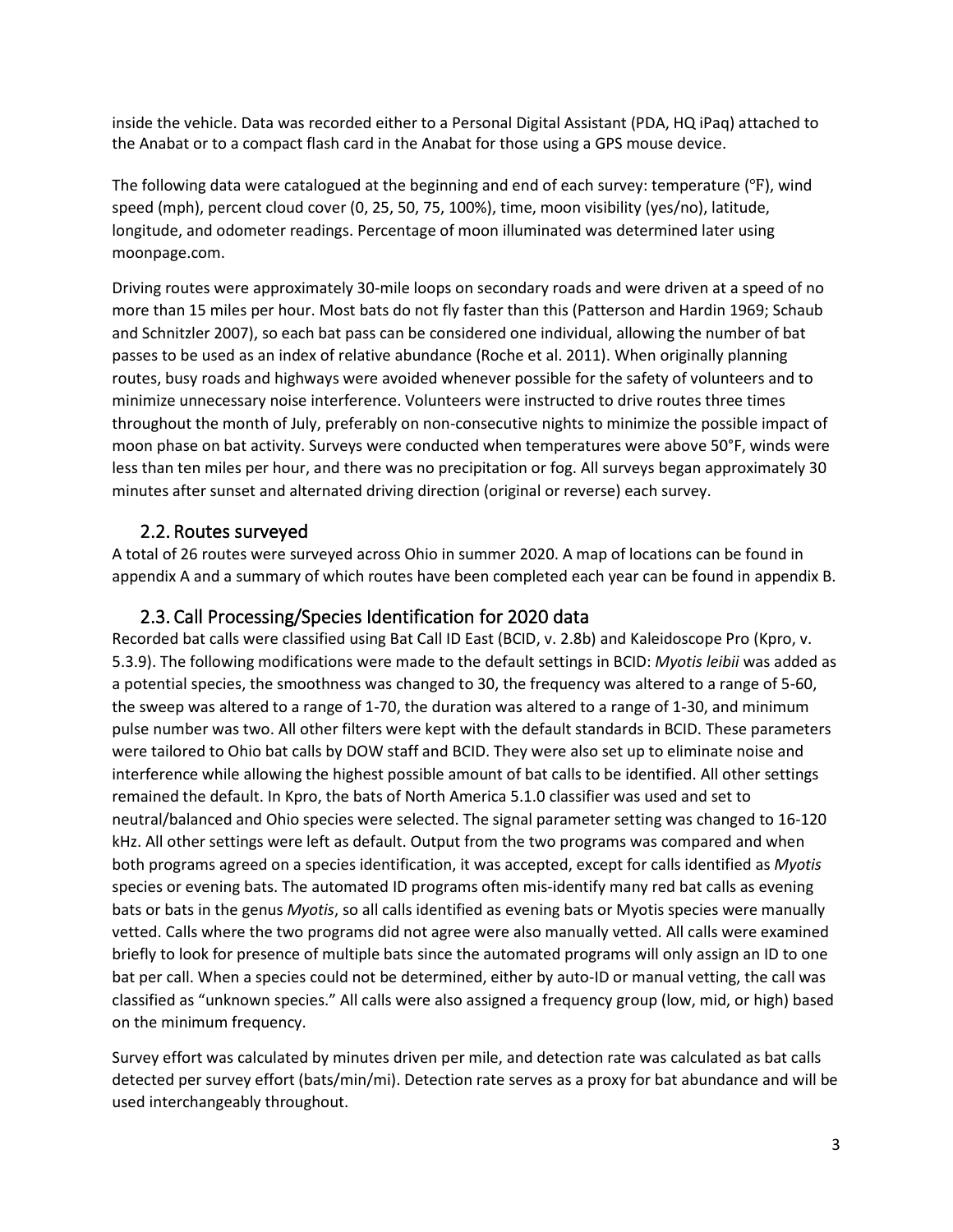## 3. Results

Of the 26 routes included in the 2020 survey, not all had three nights of surveys; the Clark, Licking, and Cuyahoga Valley National Park (CVNP) routes only had two surveys completed. Two other routes, Cincinnati and Delaware, likely had equipment issues because no calls were recorded despite the routes being completed according to the data sheets. The surveyors for the Delaware route kept track of bat passes picked up by the Anabat on their data sheet, so these estimates were used in data analysis but were considered unknown frequency and species. These circumstances brought the total number of surveys for 2020 to 72, with a combined survey time of 8,590 minutes. These surveys resulted in 4,523 total bat passes. Since 2011, DOW acoustic surveys have produced 58,377 bat passes from 891 surveys.

The average bat detection rate in 2020 was 16.31 bats/min/mi. The average detection rates by frequency group for low, mid, high*,* and unknown bats were 10.57, 4.32, 0.99, and 0.42 bats/min/mi, respectively. The route with the highest bat abundance was CVNP with an average detection rate of 54.51 bats/min/mi, followed by Vinton with an average detection rate of 39.72 bats/min/mi. The route with the lowest bat abundance was Kelley's Island with 1.25 bats/min/mi, followed by Waldo with 5.08 bats/min/mi.

Temperature does not appear to have had an impact on bat detection rate in 2020 (Fig. 1). There is some evidence that moon illumination had a negative impact on bat activity (Fig. 2), although the correlation is not very strong, and this analysis does not include cloud cover as a factor. Taking into account survey effort, the average number of bat detections was highest during week 3, July 15-21 (Fig. 3).



**Figure 1**: Average detection rate of all bats compared **Figure 2:** Average total bat detections for all routes to average temperature on survey nights. compared to percentage of moon illuminated on

survey nights.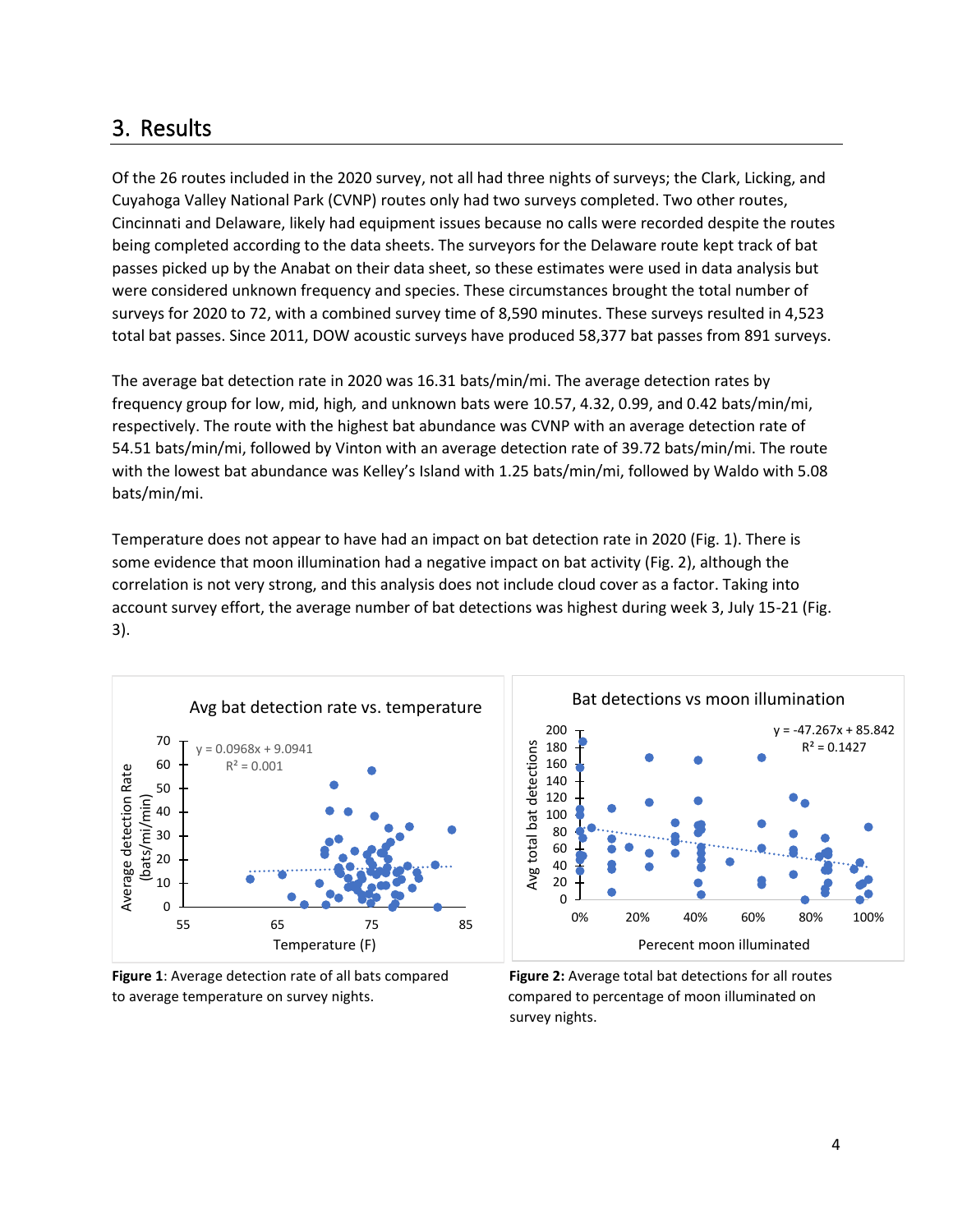

**Figure 3:** Average number of bat detections for each week in July, broken down by call frequency. Error bars represent one standard error. Week 1: July 1-7 (n=11), Week 2 (n=22): July 8-14, Week 3 (n=14): July 15-21, Week 4 (n=16): July 22-28, Week 5 (n=9): July 29 - Aug 4

Since 2011, overall bat abundance has declined 31% (Fig. 4) but there was an 11% increase in bat abundance from 2019 to 2020. An increase in the detection rate of low frequency bats in 2020 could be responsible for this increase (Fig. 5). Of the calls identified to species, big brown bats were the most commonly detected (Fig. 6). The ecoregion with the highest average bat detection in 2020 was the Erie Drift Plain (Fig. 7). In 2018 and 2019, the Western Allegheny Plateau ecoregion had the highest average bat detection. The ecoregion map can be found in appendix C.



**Figure 4:** Average detection rate of all bats from all routes from 2011-2020. Dotted line represents an added trendline.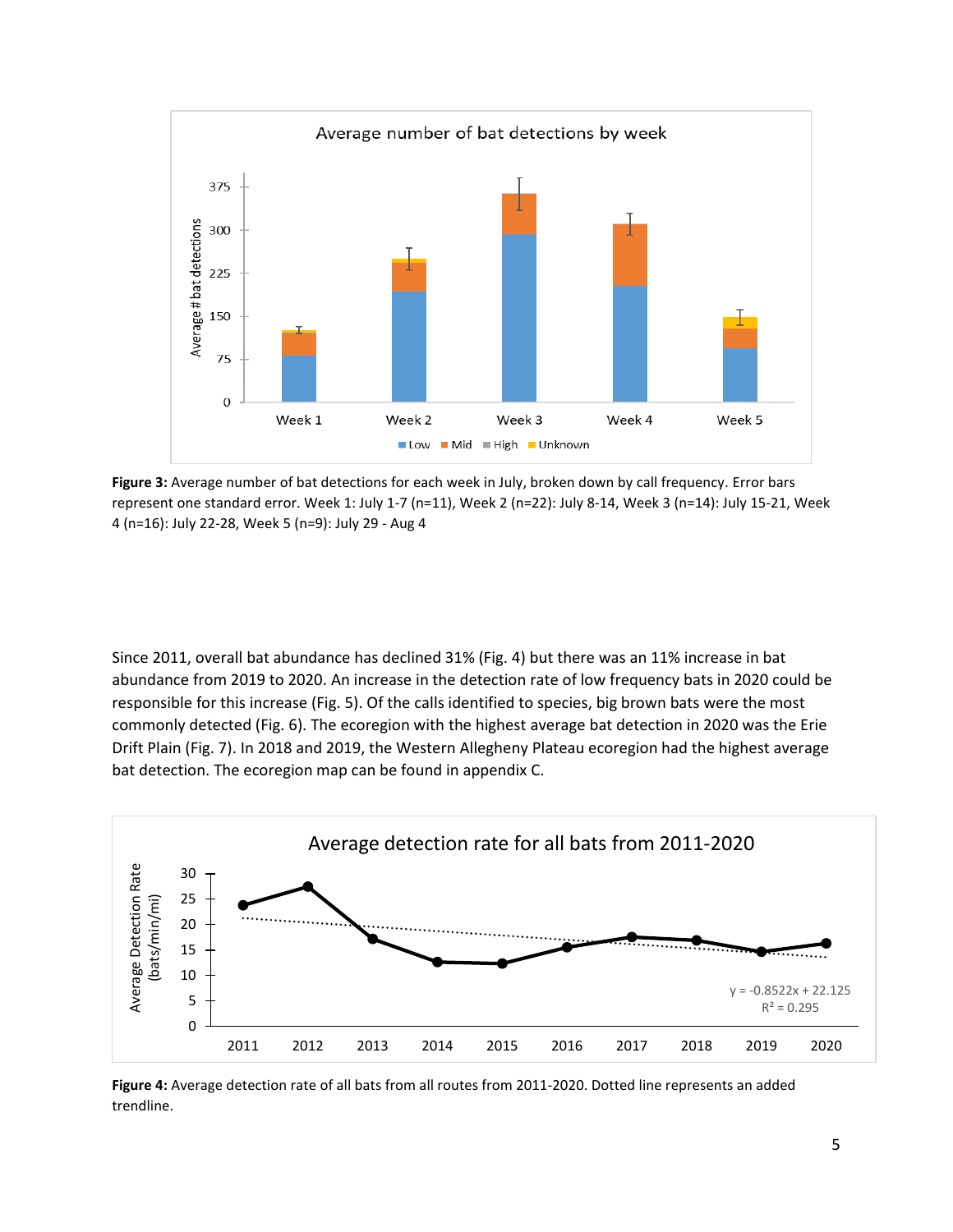

**Figure 5:** Average detection rate of bats from each frequency group – low, mid, high, and unclassified "unknown"– from all routes from 2011-2020. The dashed line represents the average detection rate from all routes combined.



**Figure 6:** Average detection rate of each species of bat from all routes combined in 2019 and 2020. Italicized values are for 2019, bold values are for 2020.



**Figure 7:** Bat detections in 2020 for all routes combined broken down by EPA designated level III ecoregions for Ohio. Error bars represent standard error. N routes = 3, 10, 5, and 5 from left to right.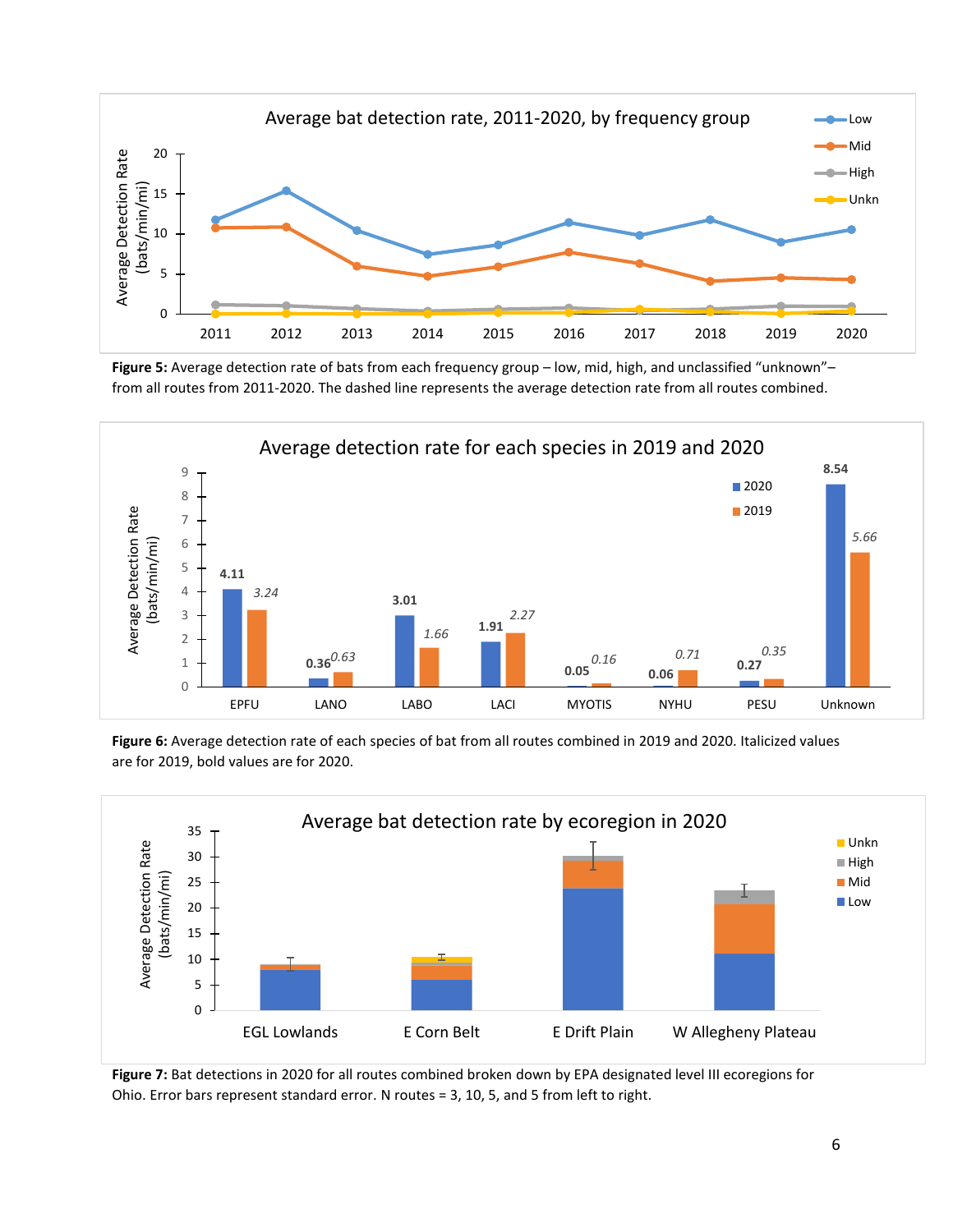## 4. Summary and Discussion

Overall bat abundance has been oscillating between a positive and negative trend since 2016. From 2019 to 2020, there was an increase in bat abundance, seemingly due to an increase in detections of low frequency bats. The CVNP route was added this year and likely accounts for this large increase in low frequency bats, as it had the highest bat detection rate of any route this year and the majority of those detections were low frequency calls. The detection rates of mid frequency and high frequency bats remained relatively unchanged compared to 2019. The small magnitude changes over the last four years may be evidence that the bat population is stabilizing around a new post-WNS population size. This pattern has been seen in bat colonies in New York. Dobny and Johnson (2018) observed a small colony of little brown bats from 2006-2017. The colony size decreased the first four years following WNS invasion but stabilized from 2010-2014 and then began increasing (Dobny and Johnson 2018). Langwig et al. (2012) also found evidence that surviving bat populations begin to stabilize about four years after WNS has become established in an area.

Of the calls that could be identified to species, big brown bats and red bats were the two species most commonly detected, which is not surprising. Although big brown bats can become infected with *Pd*, they do not seem as susceptible to mortality from WNS, perhaps because they are larger and hardier than *Myotis* and *Perimyotis* species. Our winter surveys have also found that many big brown bats hibernate in above ground hibernacula which are colder than underground hibernacula and may prohibit the growth of *Pd.* Red bats have been found to be carries of *Pd* fungus but do not seem to be susceptible to WNS, likely because they are migratory and do not hibernate in caves where *Pd* is found. Comparisons of mist-net data from pre- and post-WNS years suggests that that the composition of bat species in Ohio has shifted and that big brown bats and red bats are now the most abundant species on the landscape. The large number of "unknown" bats is due in part to the malfunctioning of the equipment for the Delaware route as well as the expected difficulty of assigning an identification to some calls.

Bat detections were highest in the 3<sup>rd</sup> and 4<sup>th</sup> weeks of the survey period, which corresponds to mid to late July. The increase in bat activity during this time is likely due to pups becoming volant. Pups are born between May and early July, depending on species, and are generally able to fly on their own by the end of July. This same pattern was found in 2019.

In 2018 and 2019, the highest abundance of bats was found in the Western Allegheny Plateau (WAPL) ecoregion. In 2020, more bats were detected in the Erie Drift Plains (EDP) ecoregion compared to the others. The detection rate for the WAPL was relatively unchanged between 2019 and 2020 (22.8 and 23.3 bats/min/mi, respectively) while the EDP increased from 16.4 bats/min/mi in 2019 to 30.1 bats/min/mi in 2020. The CVNP route is part of the EDP region and had the highest detection rate for bats in 2020. Removing CVNP from the ecoregion analysis still resulted in an increase in detection rate for the EDP at 21 bats/min/mi. The WAPL and EDP regions clearly encompass important summer habitat that is critical to conserve to help support bat populations.

Acoustic surveys have limitations and biases that should be acknowledged and taken into consideration when drawing conclusions from the data. First, some species, such as *Myotis* are more active in interior forests and are less likely to be recorded when doing mobile acoustic routes on roadways (Bertinussen and Altringham 2011). A combination of mobile surveys and stationary point surveys would be a better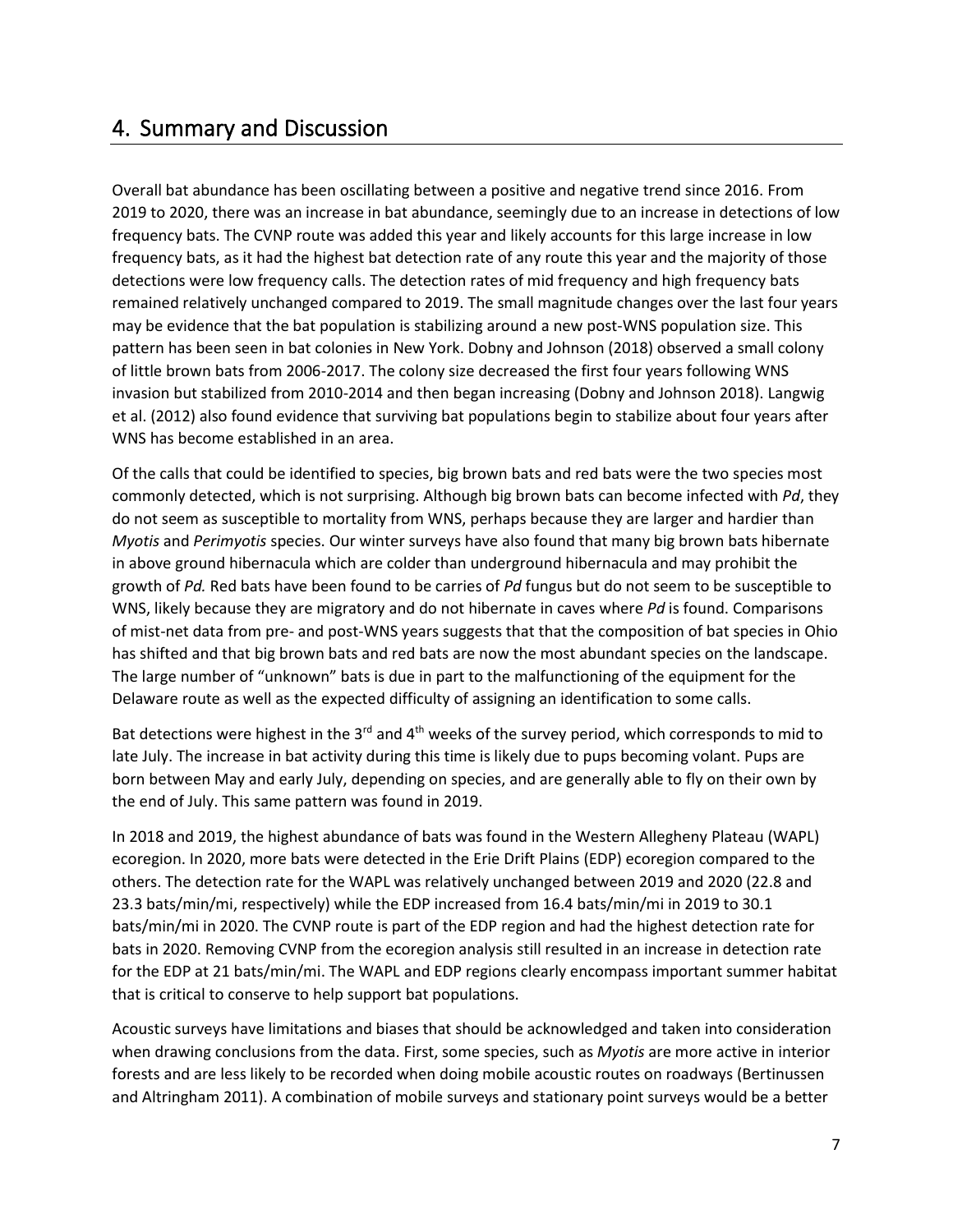way to more comprehensively measure species abundances. Second, not all routes have been run for the same length of time and not all regions in Ohio are equally represented, potentially leading to over or under-representation of some species. Finally, and perhaps most importantly, identification of recorded calls to species is difficult because calls can vary widely even among individuals due to numerous factors such as clutter, presence of other individuals, social behavior, etc.

## 5. Future Research and Analysis

With the completion of the  $10<sup>th</sup>$  summer of surveys in 2020, we have decided to revamp our mobile acoustic survey program to align with the North American Bat Monitoring Network (NAbat) protocols. NAbat is an international, multiagency program that seeks to create a continent-wide program to monitor bats at local to range-wide scales. NAbat will help provide reliable data to make effective conservation decisions to benefit the long-term viability of bat populations across the continent. As part of this change, the current routes will no longer be surveyed or will be updated to conform to NAbat standards beginning in 2021.

Over the last ten years, many changes and improvements have been made to the software used to identify bat calls. Because the data analysis tools and methods have changed from year to year, it is important for a final report to be compiled in which all the data is processed through the same programs and analyzed using standardized methods; this will give the most accurate understanding of changes in Ohio's bat population over the last ten years. We would also like to look more closely at data for temperature, moon illumination, and cloud cover. These factors have generally not significantly impacted bat activity on an annual scale but may show different patterns at a larger scale. We will be working on a more comprehensive report to dig deeper into the great set of long-term data this project has produced.

## 6. Literature Cited

- Bertinussen, A. and Altringham, J. 2011. The effect of a major road on bat activity and diversity. *Journal of Applied Ecology*, 49, p. 82-89.
- Cryan, P.M., Meteyer, C.U., Boyles, J.G. and Blehert, D.S. 2010. Wing pathology of white-nose syndrome in bats suggests life-threatening disruption of physiology. *BMC biology*, 8(1), p. 135.
- Dobony, C.A. and Johnson, J.B. 2018. Observed resiliency of little brown myotis to long-term white-nose syndrome exposure. *Journal of Fish and Wildlife Management,* 9(1), p. 168–79.
- Langwig, K.E., Frick, W.F., Bried, J.T., Hicks, A.C., Kunz, T.H. and Kilpatrick, A.M. 2012 Sociality, density‐ dependence and microclimates determine the persistence of populations suffering from a novel fungal disease, White‐nose syndrome. *Ecology Letters,* 15, p. 1050–1057.
- Patterson, A.P. and Hardin, J.W. 1969. Flight speeds of five species of vespertilionid bats. *Journal of Mammalogy*, 50, p. 152–153.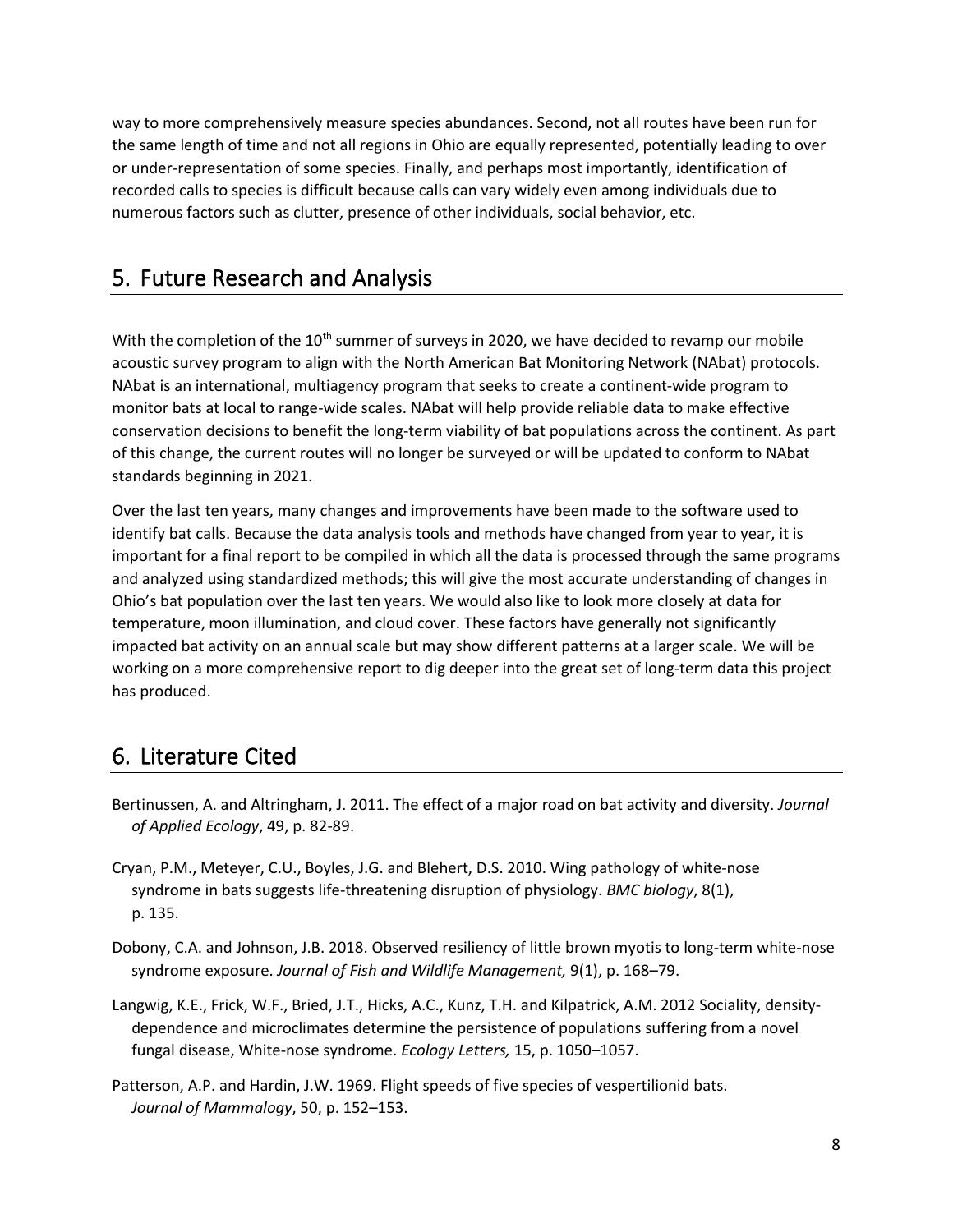- Roche, N., Langton, S., Aughney, T., Russ, J.M., Marnell, F., Lynn, D. and Catto, C. 2011. A car‐based monitoring method reveals new information on bat populations and distributions in Ireland. *Animal Conservation*, 14(6), p. 642-651.
- Schaub, A. and Schnitzler, H.U. 2007. Flight and echolocation behaviour of three vespertilionid bat species while commuting on flyways. *Journal of Comparative Physiology*, 193(12), p. 1185– 1194.
- Verant, M.L., Meteyer, C.U., Speakman, J.R., Cryan, P.M., Lorch, J.M. and Blehert, D.S. 2014. White-nose syndrome initiates a cascade of physiologic disturbances in the hibernating bat host. *BMC physiology*, 14(1), p.10.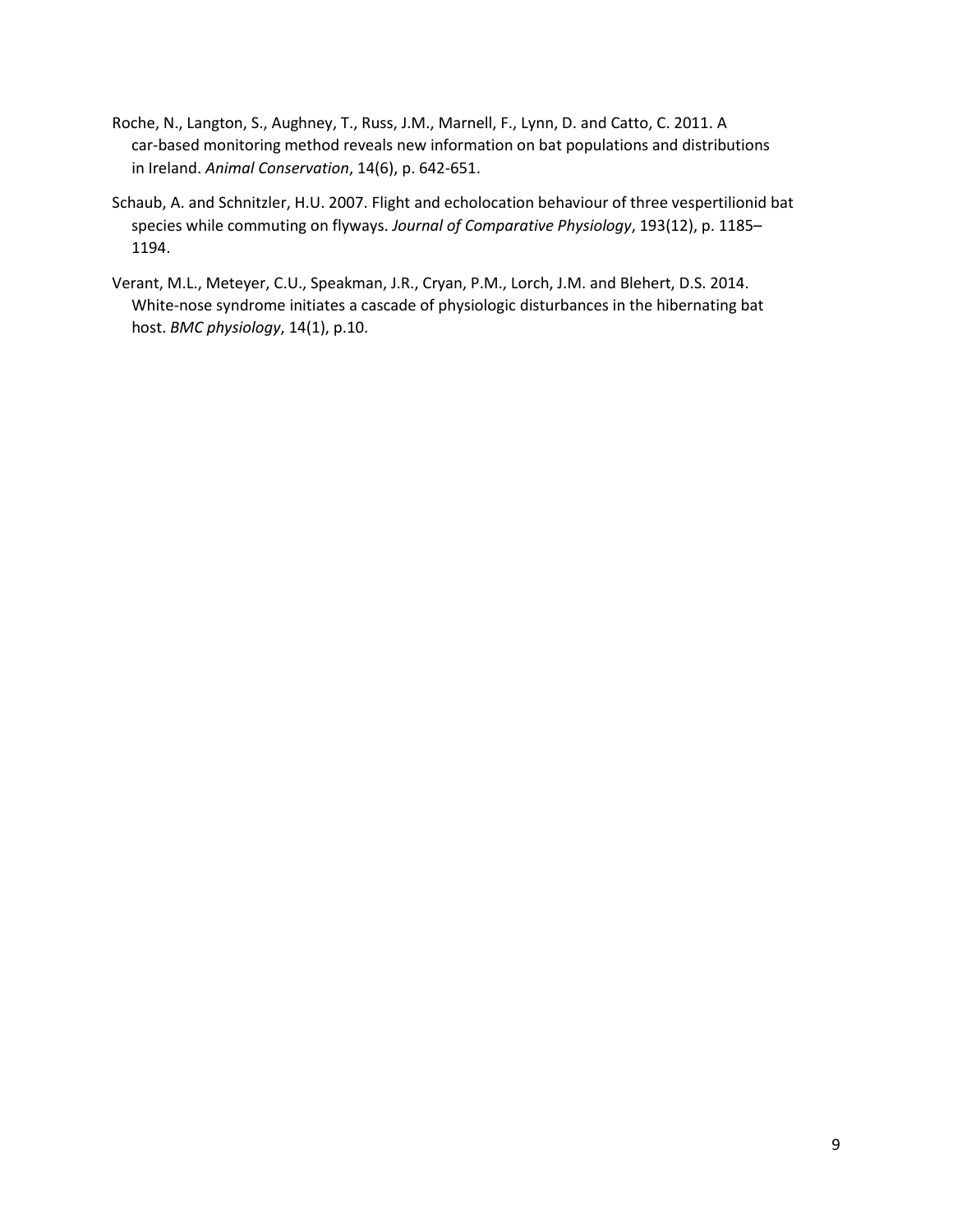**Appendix A** – Map of routes used in data analysis for 2020. Cuyahoga Valley National Park rejoined the survey this year after not participating for several years. However, there is some confusion about the continuity of data between years with regards to CVNP and the former Cleveland Metro Parks routes, so CVNP was given a new route number (45) for the time being until this issue can be resolved.

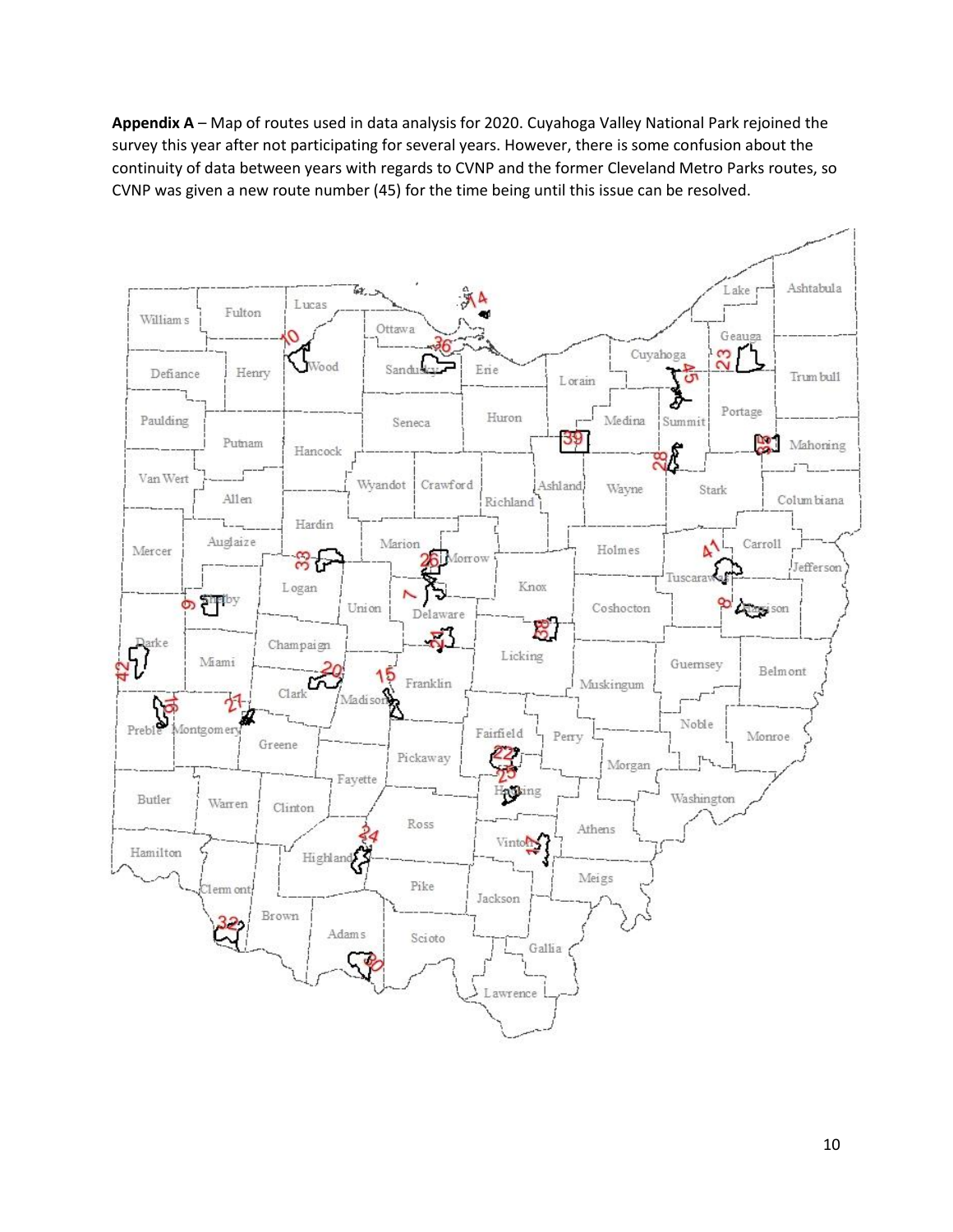| Year | Route          | 1              | 2              | 3  | 4  | 5              |                | 6              | 7              | 8  | 9  | 10 | 11             | 12           | 13             | 14           | 15 | 16             | 17           | 18             |
|------|----------------|----------------|----------------|----|----|----------------|----------------|----------------|----------------|----|----|----|----------------|--------------|----------------|--------------|----|----------------|--------------|----------------|
| 2011 |                | 3              | 2              | 4  | 2  | 5              |                | 4              | 3              | 3  | 3  | 3  |                |              |                |              |    |                |              |                |
| 2012 |                | 3              | 3              | 3  | 3  | 4              |                | 4              | 3              | 3  | 3  | 3  | $\overline{2}$ | $\mathbf{1}$ | $\overline{2}$ | $\mathbf{1}$ | 3  | 3              | 3            |                |
| 2013 |                | $\overline{2}$ | $\overline{2}$ | 4  | 4  | 4              |                | 3              | 3              | 3  | 3  |    | $\overline{2}$ |              | $\mathbf{1}$   |              | 3  | 3              | 3            | 4              |
| 2014 |                | 3              | 3              | 4  | 3  | 3              |                | 3              | 3              | 3  | 3  | 3  | 3              | 3            | 3              | 3            | 3  | 3              | 3            | 3              |
| 2015 |                | 4              | 3              | 4  | 4  | 4              |                | 5              | 4              | 3  | 3  | 4  | 1              | 1            | 1              | 3            | 4  | 3              | 4            | 3              |
| 2016 |                | 4              | 3              | 3  | 3  | 4              |                | 4              | 3              | 3  | 4  | 3  | 3              |              |                | 3            | 3  | 3              | 3            | 3              |
| 2017 |                | 4              | 3              | 4  | 4  | 3              | 3              |                | 3              | 3  | 3  | 3  | 3              |              |                | 3            | 3  |                | 3            | 3              |
| 2018 |                |                |                |    |    |                |                |                | 3              | 3  | 3  | 3  | 3              |              |                | 3            | 3  | 3              | 3            | 3              |
| 2019 |                |                |                |    |    |                |                |                | 3              | 3  | 3  | 3  |                |              |                | 3            | 3  | $\overline{2}$ | 3            | 3              |
| 2020 |                |                |                |    |    |                |                |                | 3              | 3  | 3  | 3  |                |              |                | 3            | 3  | 3              | 3            |                |
|      |                |                |                |    |    |                |                |                |                |    |    |    |                |              |                |              |    |                |              |                |
|      |                |                |                |    |    |                |                |                |                |    |    |    |                |              |                |              |    |                |              |                |
|      | 19             | 20             | 21             | 22 | 23 | 24             | 25             | 26             | 27             | 28 | 29 | 30 | 31             | 32           | 33             | 34           | 35 | 36             | 37           | 38             |
| 2013 | 3              | 3              | 3              | 3  | 3  | $\overline{2}$ | $\overline{2}$ | 3              | $\overline{2}$ | 3  | 4  |    |                |              |                |              |    |                |              |                |
| 2014 | 1              | 3              | 3              | 3  | 3  | 3              | 4              | 3              | 3              | 4  | 3  | 3  | 3              | 3            | 3              | 3            | 3  | 3              | 3            |                |
| 2015 | $\overline{2}$ | 3              | 3              | 3  | 4  | $\overline{2}$ | 3              | 3              | 3              | 3  | 3  | 3  | 4              | 4            | 4              | 3            | 3  | 3              | 3            | 5              |
| 2016 | $\overline{2}$ | 3              | 4              | 3  | 3  | 3              | 3              | 3              | 3              | 4  | 3  | 3  | $\mathsf{3}$   | 3            | 4              | 3            | 4  | 3              | 3            | 1              |
| 2017 | $\mathbf{1}$   | 3              | 3              | 3  | 3  | 3              | 3              | 3              | 3              | 4  | 3  | 3  | 3              | 3            | 3              | 3            | 4  | 3              | 3            | 3              |
| 2018 | 3              | 3              | 3              | 3  | 3  | 3              | 3              | $\overline{2}$ | 1              | 4  | 3  | 1  | 3              | 3            | 3              | 3            | 3  | 3              | 3            | 3              |
| 2019 | 3              | 2              | 3              | 3  | 3  | $\overline{2}$ | 3              |                | 3              | 3  | 3  | 3  | 3              | 3            | 3              |              | 2  | $\overline{2}$ | $\mathbf{1}$ | $\mathbf{3}$   |
| 2020 |                | $\overline{2}$ | 3              | 3  |    | 3              | 3              | 3              | 3              | 3  |    | 3  |                | 3            | 3              |              | 3  | 3              |              | $\overline{2}$ |
|      |                |                |                |    |    |                |                |                |                |    |    |    |                |              |                |              |    |                |              |                |

**Appendix B** – Number of surveys completed by year for each route.

|      | 39 | 40 | 41 | 42 | 43 | 44 | 45 |
|------|----|----|----|----|----|----|----|
| 2015 | 3  | 3  |    |    |    |    |    |
| 2016 | 3  | 3  | э  |    |    |    |    |
| 2017 | 3  | 3  |    | 3  |    |    |    |
| 2018 | 3  |    | 2  |    |    | 3  |    |
| 2019 | 3  | 2  |    | 3  |    |    |    |
| 2020 | 3  |    |    | 3  |    |    |    |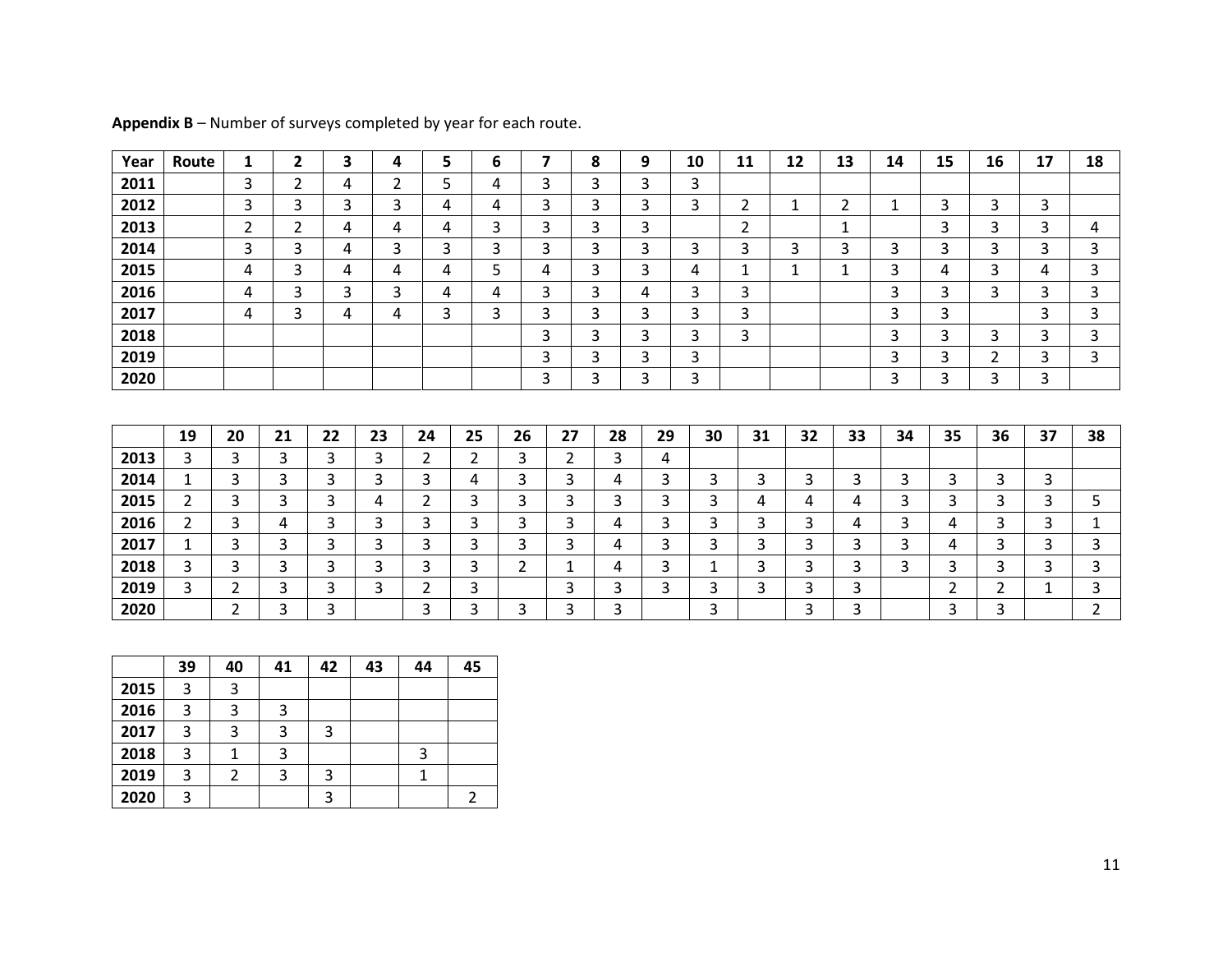

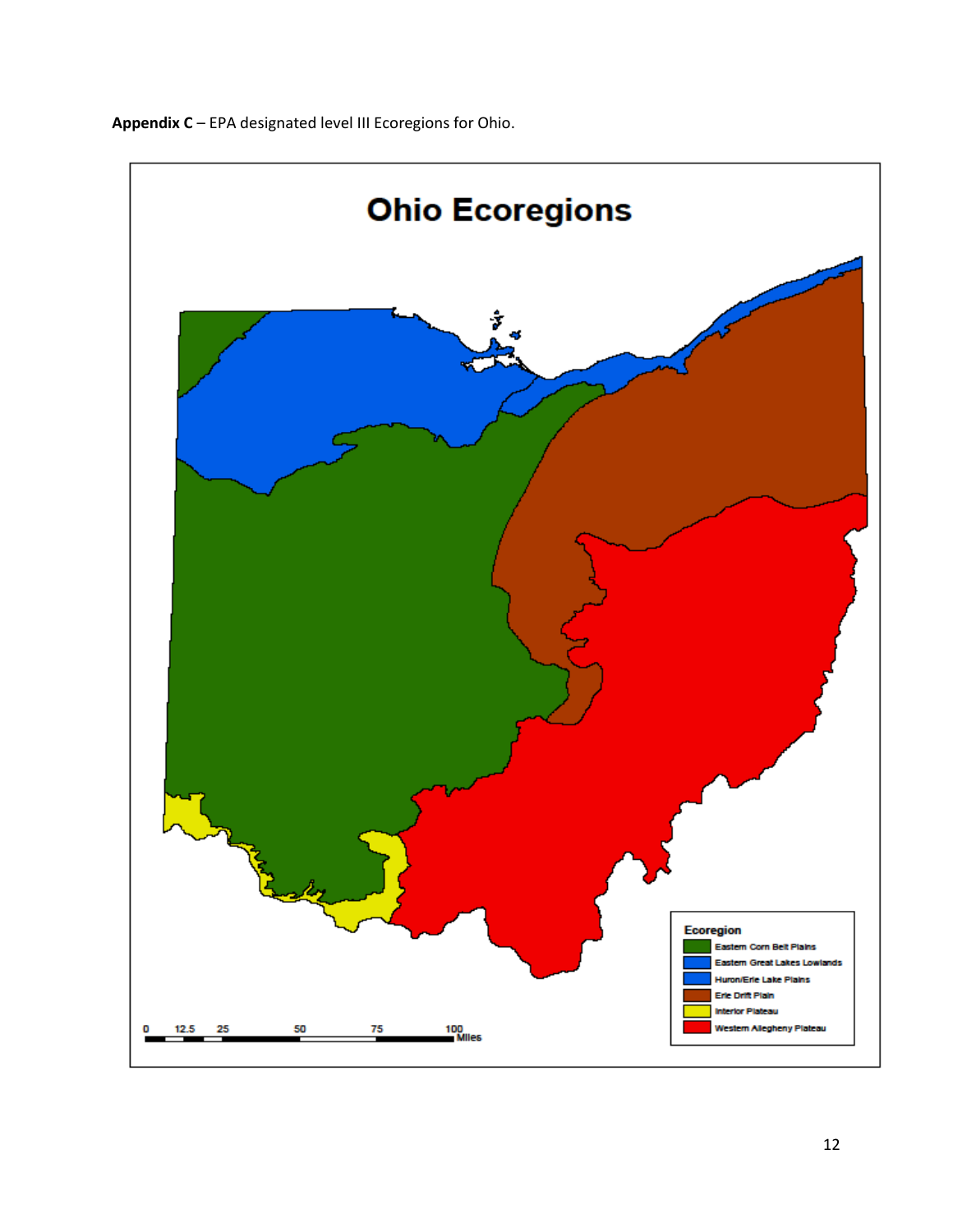**Appendix D** - Breakdown of each route surveyed in 2020 into date-specific information. Low frequency bats are represented in blue, mid frequency bats are represented in orange, high frequency bats are represented in gray, and the unknown data are represented in yellow.











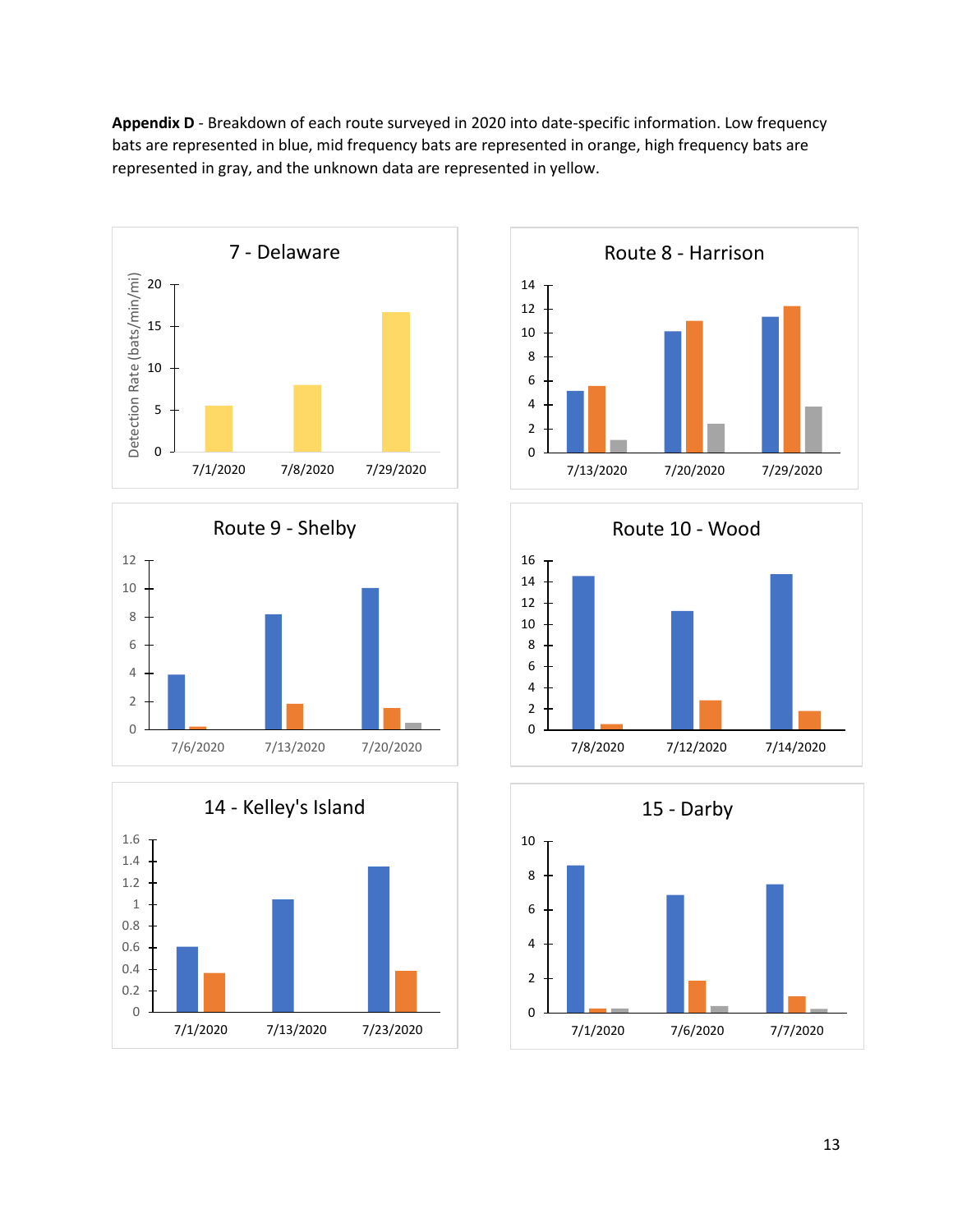









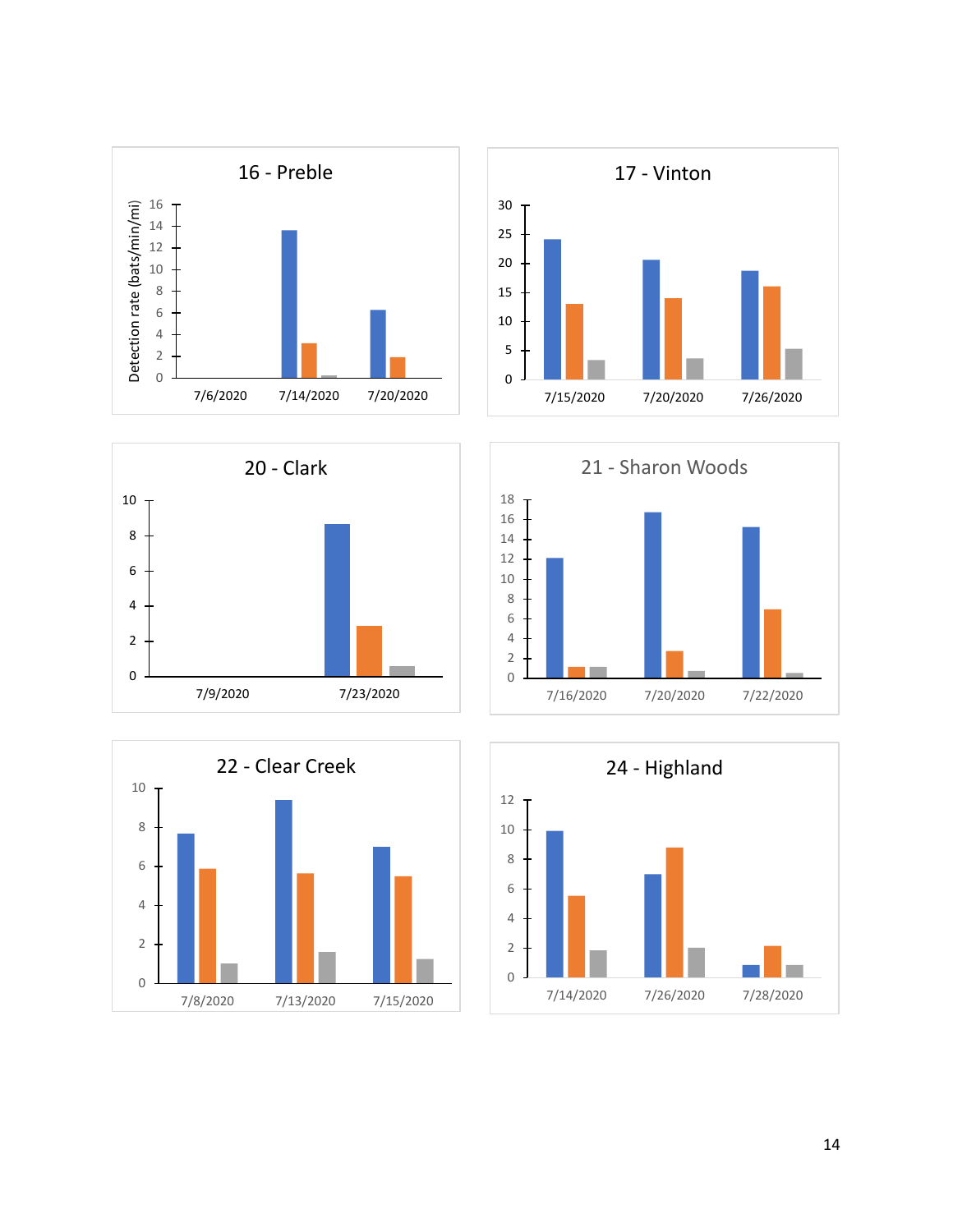









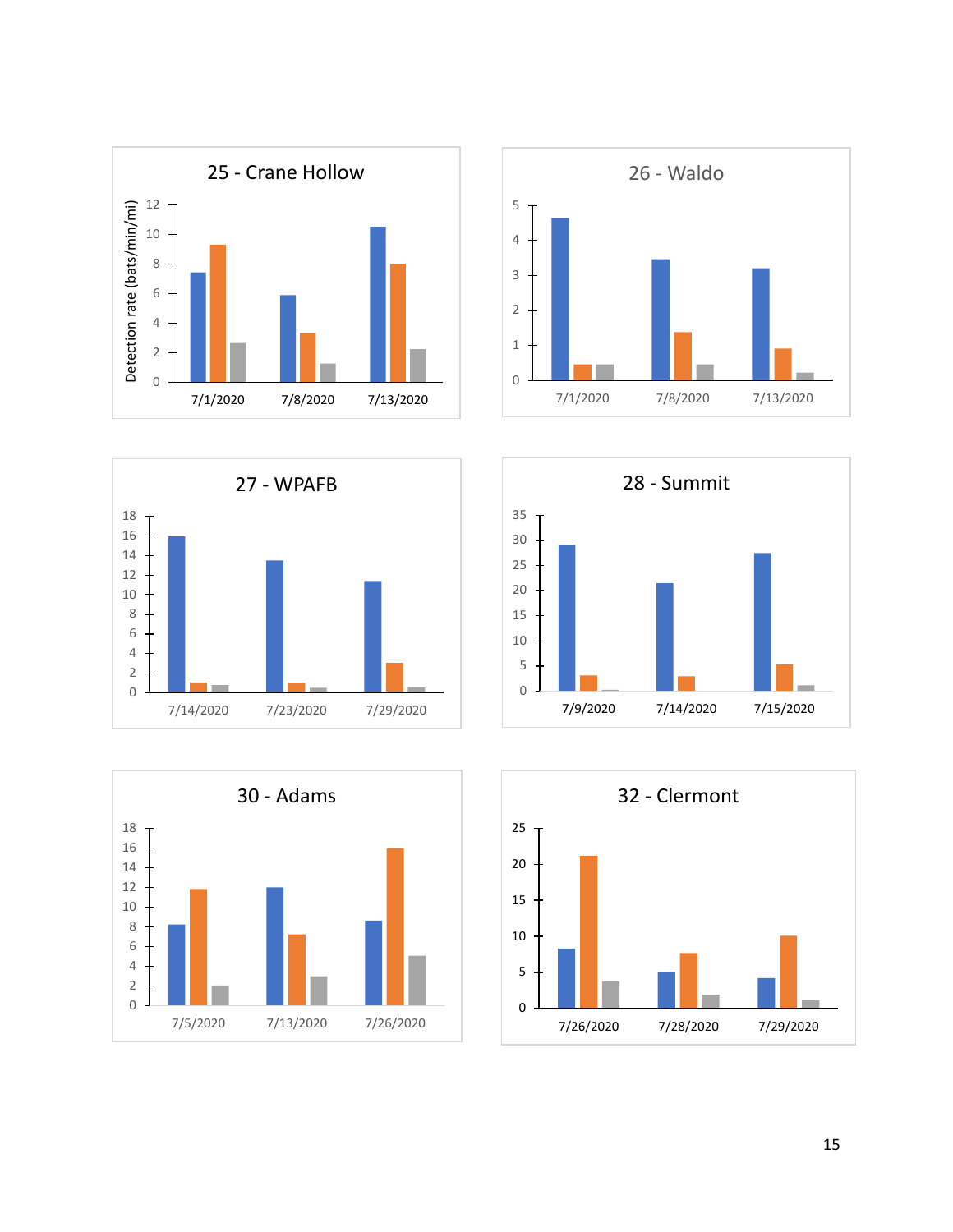









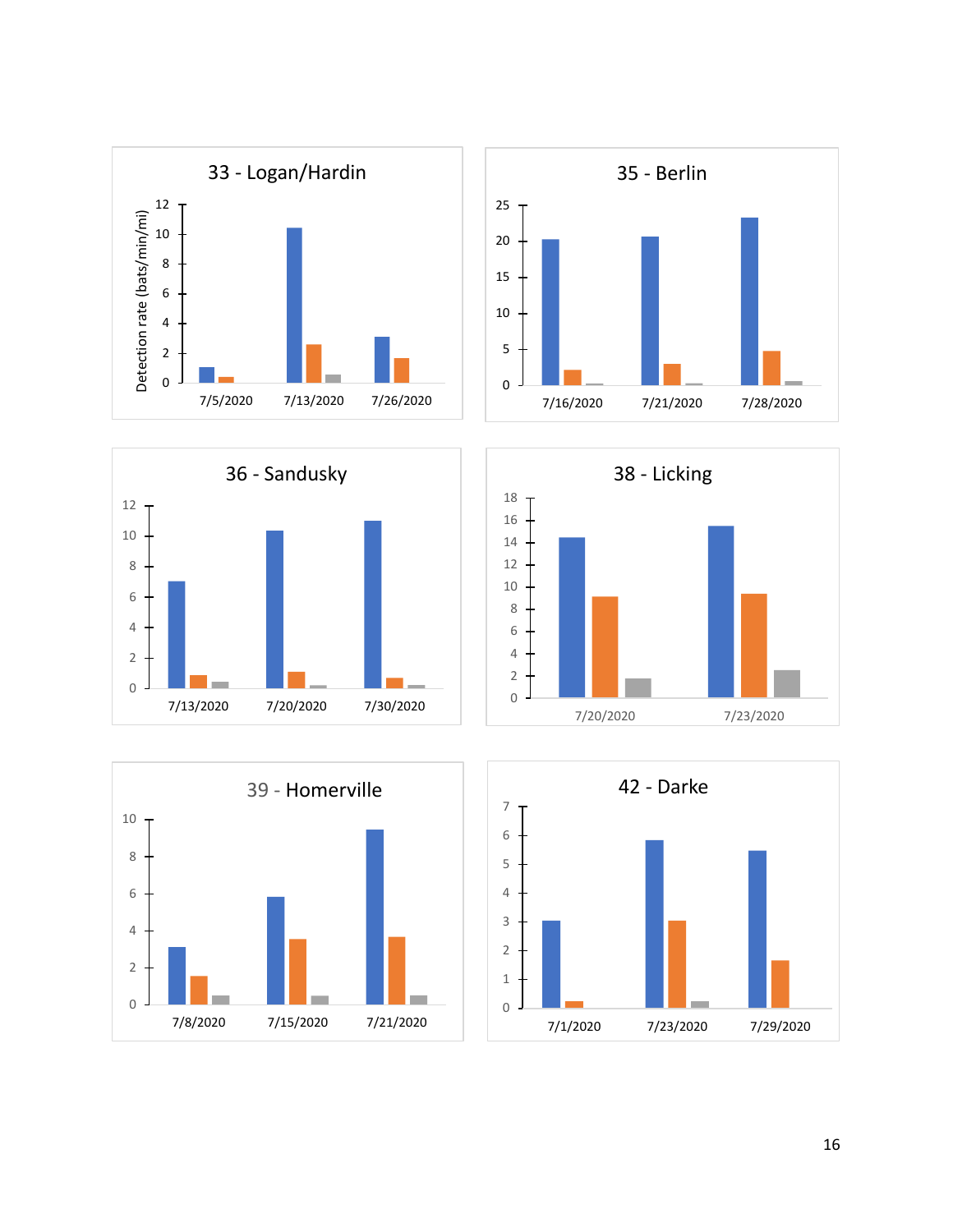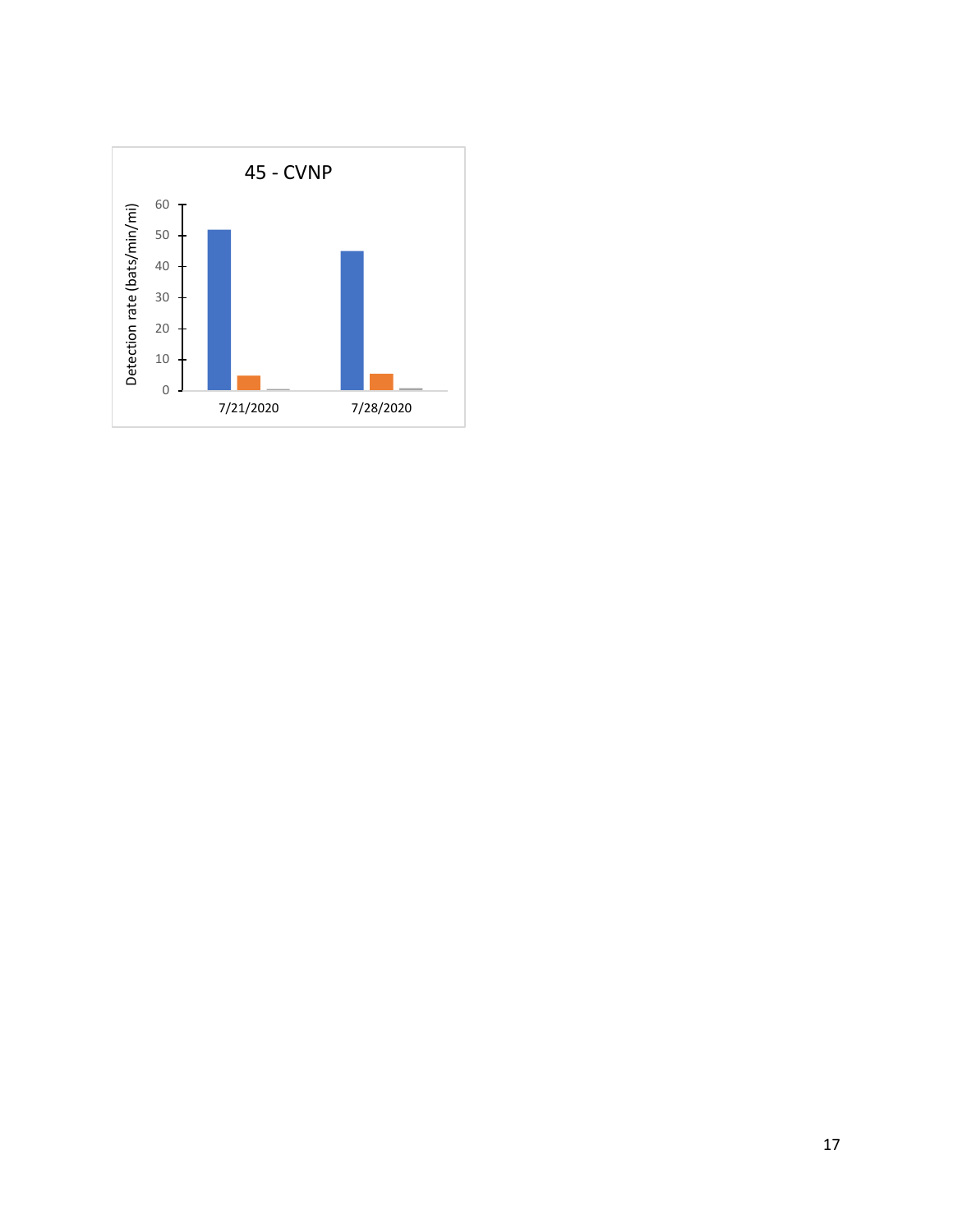

**Appendix E** – A comparison of the average detection rate of each bat frequency group for all routes completed in 2020.